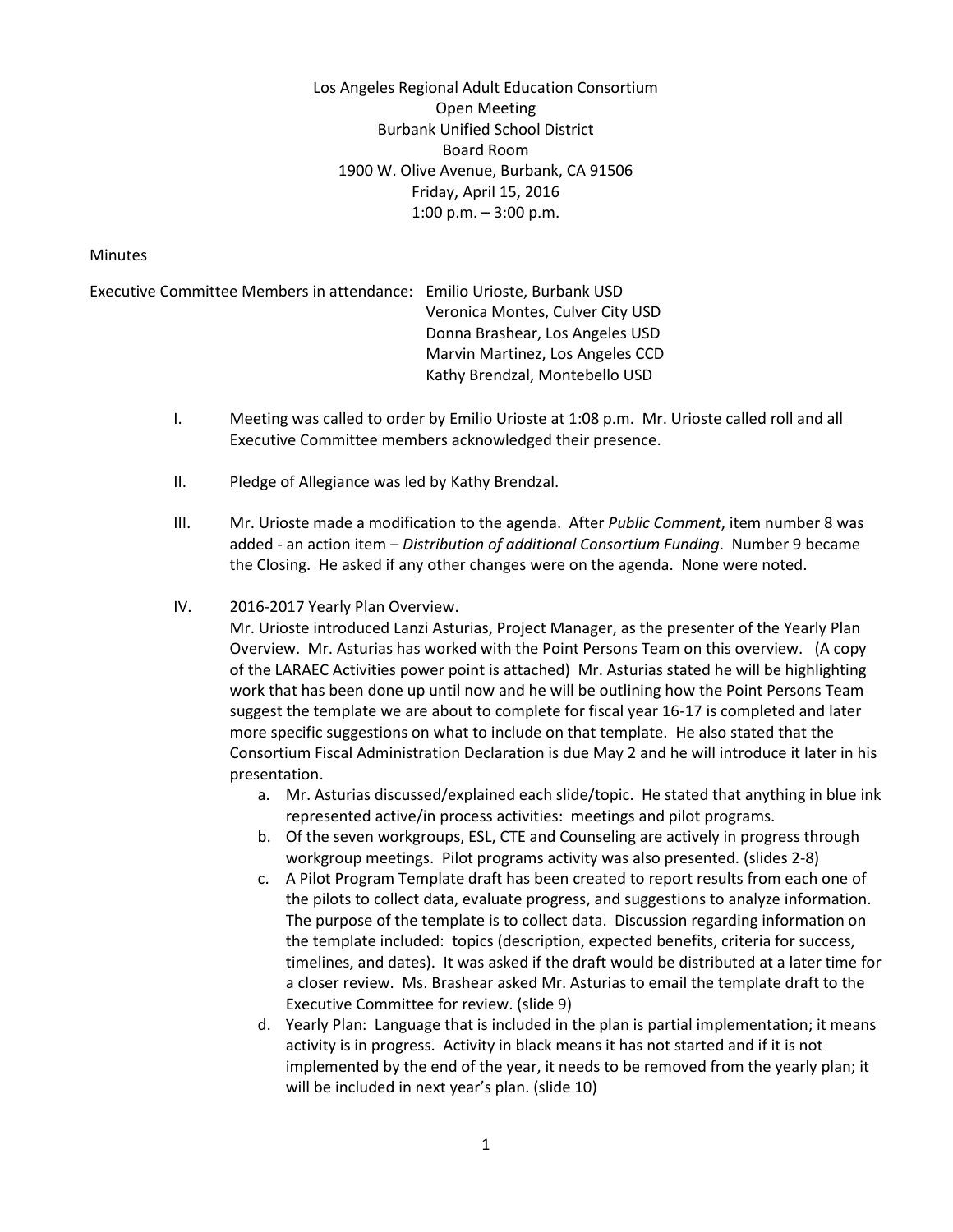- e. Regional Assessment Plan: The ESL workgroup is the only workgroup that will do a presentation at a future open meeting. Eventually all the other workgroups will be working on assessment integration and alignment. (slide 11)
- f. Student Tracking: We originally held off because we thought the State would take care of this; we found out they are not. We will revisit; we are waiting for clarification. (slide 12)
- g. Seamless Transition: all are currently in progress. (slide 13)
- h. Activities that Address Gaps: all gaps are being addressed by one of these items. All activities are identified by workgroups or pilot programs. (slide 14)
- i. Activities to Accelerate Student Learning: VESL pilot a student can accomplish in one year where in the past it would take two to three years. (slide 15)
- j. Professional Development:
- k. Leverage Existing Structures: the creation of a resource guide for our students. This would include partnerships with outside organizations.
- l. Those are the highlights of activities. Any items not being implemented this year will be removed and moved to next year's plan.
- m. Consortium Fiscal Administration Declaration (CFAD): Due May 2. This is what we are proposing to do with your approval then we will proceed. This is the new governance allocation schedule for 16-17 plan. Most of it is the same as our former funding allocation and governance template. This is what we are proposing to do with your approval: Organizational Chart has minor changes. The changes have to do with the way the Executive Team and Executive Board are constituted. Summary of governance for LARAEC - one member one vote for non-monetary decisions. There were additional funds that were distributed to the consortia: \$870,855 (this is correct amount). We propose to use some of those funds for consortia operations, i.e., website issues and professional development. An individual accounting of those items will be provided as we get those activities approved. That leaves the amount of \$750,000 to be redistributed to the members of the consortia. \$120,855 is the amount suggested to be used for consortium operations.
- n. Timeline Due Dates: May 2 CFAD; May 15 Plan Amendments; June 20 Budget Revisions; July 31 – Expenditure and Progress Report.
- o. One last item to note on the CFAD item 6 (is not included in hand out) this is where we report our progress and make estimates on what our performance is going to be next year. The State has informed us that we are not completing at this time. We will complete entire report except for that section. The decision has not been made yet on how to collect that information. Once that decision is made then the State will require us to report that information – August 1. May 2 is only the scheduled allocations and governance.
- p. Communications Plan of LARAEC: we proposed a monthly newsletter; you have suggested a quarterly newsletter. It will be sent out to all stakeholders. It was suggested it also be sent to Sacramento representatives. Any and all additional contact information please send to him to add to the newsletter list.

This concluded Mr. Asturias's presentation.

Mr. Urioste asked if there were any questions or comments regarding slides 1 -17. He commented on the fabulous work the ESL workgroup has done; very detailed, tremendous work.

Ms. Montes commented that her counselor from Culver City has expressed immense benefit to her professional practice in participating with everyone as a group.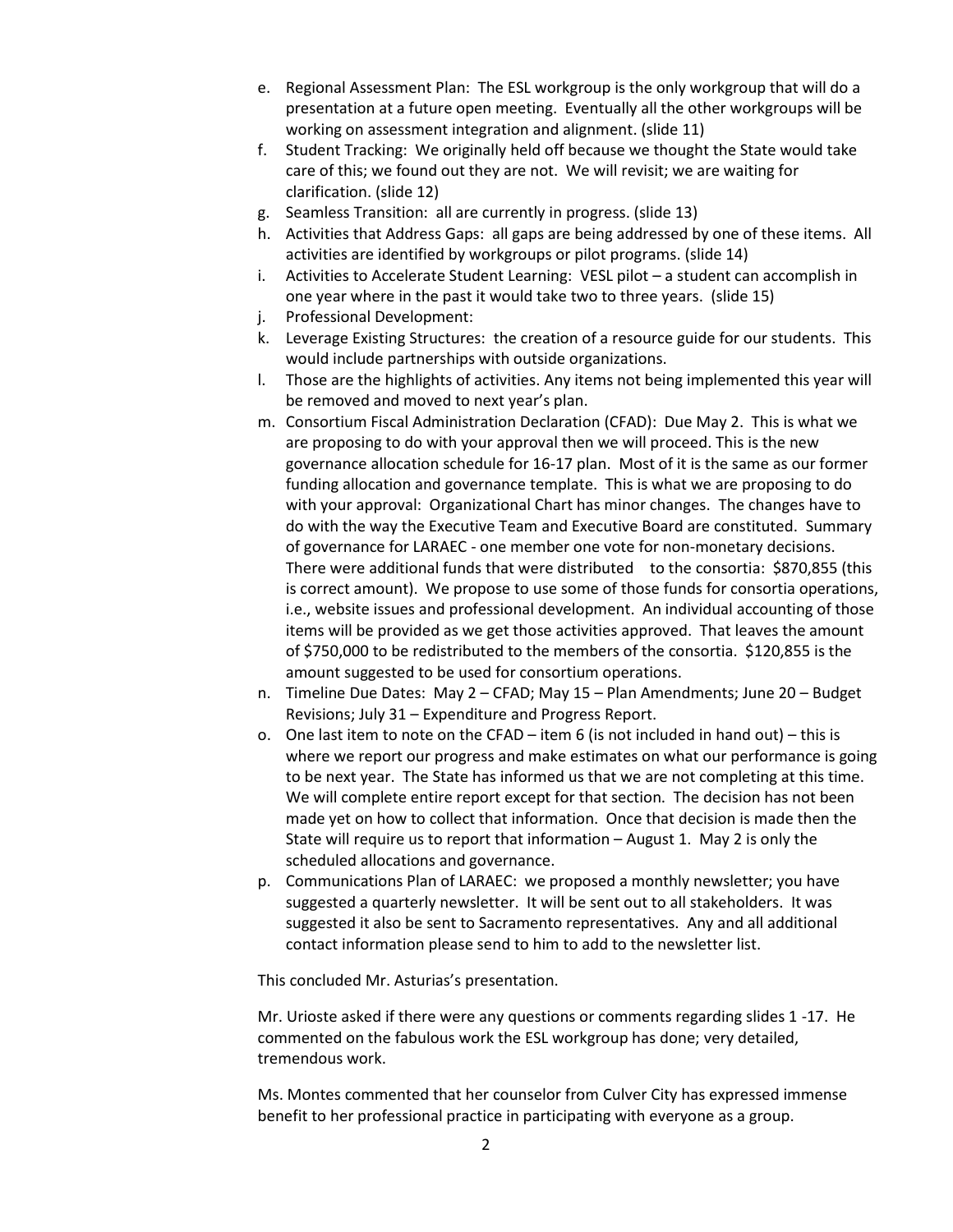- V. Additional LARAEC Consortia Funding (Redistributed Funds) Discussion
	- a. Emilio Urioste where did this funding come from? Mr. Asturias the State set aside for its own work for statewide activities with the consortia part of the 500 million. He believes they did not spend the bulk of that money so it was redistributed. Money also came from districts that opted out of belonging to a consortia and that money was given back to the State. Ms. Brashear gave an example of Palos Verdes School District and how they opted out of becoming part of LARAEC.
	- b. Donna Brashear asked for clarification of the proposal to use \$120,855 for consortia operations. Mr. Asturias – website design, development, maintenance, technical support, professional development. Given how quickly this has come about, no specific proposals have been done yet. We will come back to you with specific proposals for each one of the items.
	- c. Kathy Brendzal suggested a motion but it will come at the action item. She totally supports this proposal. It is a gift – they are many consortia activities that happen outside the members. I applaud this.
	- d. There was a discussion if the \$120,000 is enough.
	- e. Marvin Martinez this will get us through year one. There is 25 million for data. The state is distributing 85% of that 25 million; that means 4 million to us for data collection. This gives us seed dollars to be able to figure out the operation; we can figure that this will be huge in  $3 - 5$  years.
	- f. Mr. Urioste we are all in an evolving state. Money will be coming directly to the consortium for data. The consortia distributing that to its members – different than what we originally thought. Things change every day. We many see additional dollars; we will know better what the needs of the consortia in terms of documenting the business and the affairs of the consortium and better allocate additional dollars.
	- g. Kathy Brendzal the fact that additional monies for data helps relieve the but we need to set aside additional money.
	- h. Lanzi Asturias reminded everyone that this information needs to be turned into the State by May 2.
- VI. Consortium Fiscal Administration Declaration (CFAD) New Governance and Allocation Schedule: Due May 2, 2016.
	- a. Mr. Asturias explained the computerized template the State has requested to receive the information. The information will have to be input on the template through a State website. The template is very similar to the Governance template in it adds to it the allocation schedule. The information for the first portion is the same as the previous template – that has not changed. It is in green; it is not public yet because it has not been approved by the consortium. Once it is approved by the consortium we can post it on the website. The green information will be input into the state system. (see handout)
	- b. Number 1 Organizational Information; Number 2 Reporting Period; Number 3 2015-16 Grant Number, this is automatically populated by website; Number 4 – Consortium Administration; Number 5 – Org Chart. Most telling change: the combination of the bubbles at the top one for the Executive board and one for the Executive team. Since the appointment of Ms. Donna Brashear as the representative for LAUSD, we were able to combine the two bubbles.
	- c. Consortium Membership the table at the bottom of the page. It lists your names, phone numbers, emails, etc. the date you were approved by the Board, etc. There were concerns regarding Kathy Brendzal's approval date. Ms. Brashear asked Mr.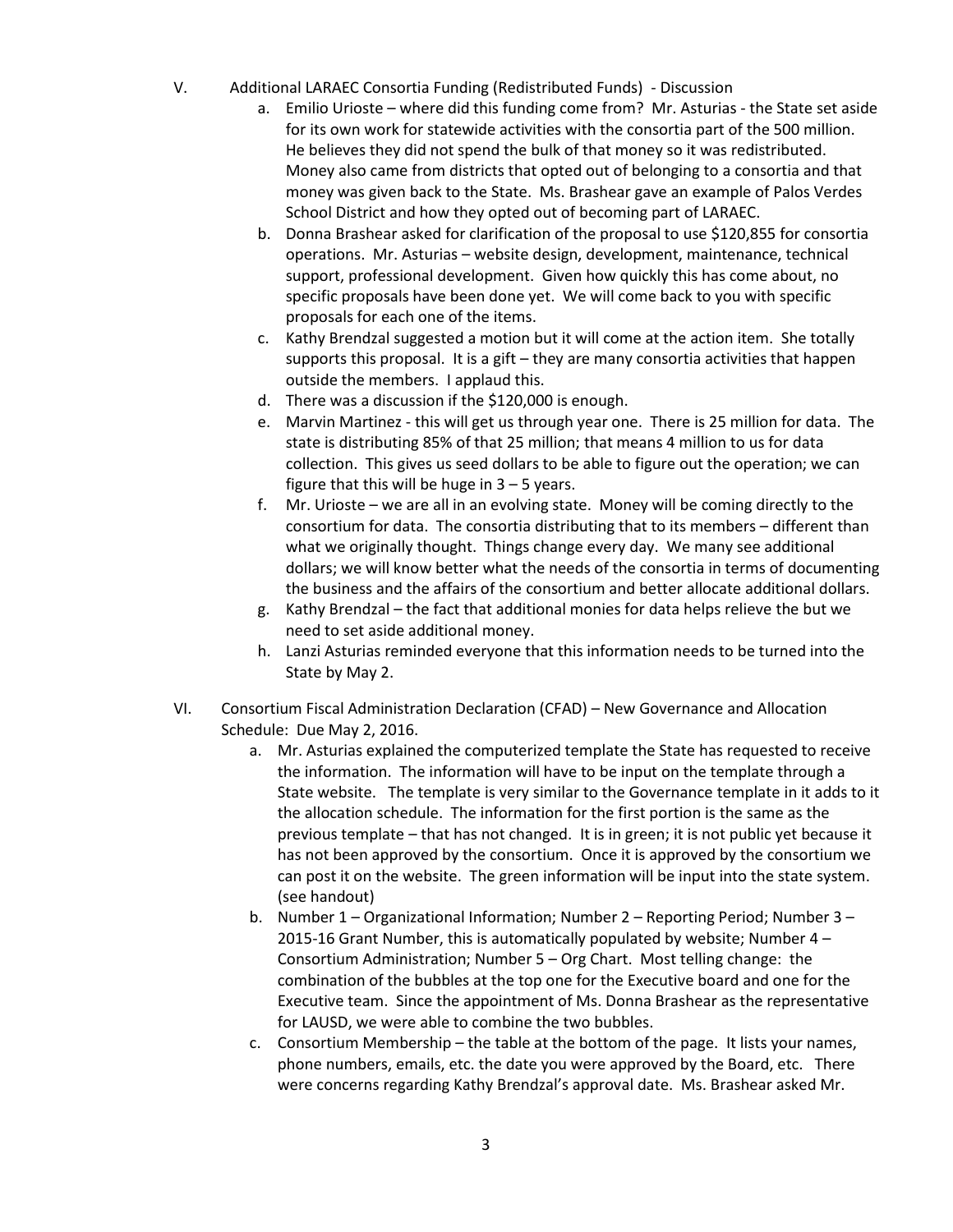Asturias to contact the AEBG office to check on this matter. He was also asked to check on Ms. Brashear's approval date.

- d. Fiscal Management The consortium has chosen direct funding instead of a fiscal agent as a Funding Channel. A rationale is included.
- e. The Certifying Offical/Coordinator The name of the consortium's certifying official is Megan Reilly, LAUSD's Chief Financial Officer.
- f. Allocation Schedule we are going to change the amounts in the table because of the proposal of the money for consortium operations. These are the recommendations from the Point Persons Team.
- g. The last page contains Additional Information and Supplementary Documentation items.
- h. Mr. Asturias asked if there were any questions.
- i. Marvin Martinez can the Organizational Chart be changed throughout the year if needed. What is the process?
- j. Mr. Asturias yes it can be changed provided there is agreement within the Executive Team; it be vetted in a public meeting.
- k. Mr. Urioste discussion about the third bullet: Final decision-making by CONSENSUS (1 vote per each District) - this caused red flags and confusion by outside agencies. Should we consider making it more clearly in this organizational chart?
- l. After more discussion and input by Ms. Montes and Ms. Brashear and Mr. Asturias , everyone agreed to change the Organizational Chart to reflect the LARAEC Executive Board responsibilities as: 1. Identified as the representative; 2. Discuss, vet and deliberate multiple actions; and 3. Make final decisions.
- m. Mr. Urioste asked if all were in final agreement; all stated yes.
- VII. Website: Maintenance Contract
	- a. There was discussion about LARAEC website. Mr. Urioste stated that we are the largest consortium and are very much watched. It important that we have a website that is informative but also highlights what is going on.
	- b. Ms. Brashear stated the current contract expired (Mr. Asturias confirmed it expired on December 31, 2016). The webmaster has been donating his time and energy since that time.
	- c. Mr. Martinez asked if a contract, with the scope of services, come at the next meeting.
	- d. Ms. Brashear are we in agreement that we will move forward?
	- e. Mr. Urioste asked if the vendor could attend the next meeting to answer questions. He also asked for feedback about the website.
	- f. Ms. Brashear stated the website has met the needs of what we requested. It has the intranet where the workgroups in the future can talk together and put things up to work on it. Everything that we have asked for has been done. Unless any one has any suggestions, we can move forward on another contract. And what we want on that contract. The videos are posted; the minutes are posted. The webmaster is available at the last minute.
	- g. Mr. Martinez right now the primary function is to provide information. We can discuss and let the vendor know what we want. Do we want it to do more? We have evolved and what do we want to commit to.
	- h. Ms. Brendzal who gives the information to the webmaster?
	- i. Ms. Montes The Project Manager, Lanzi Asturias.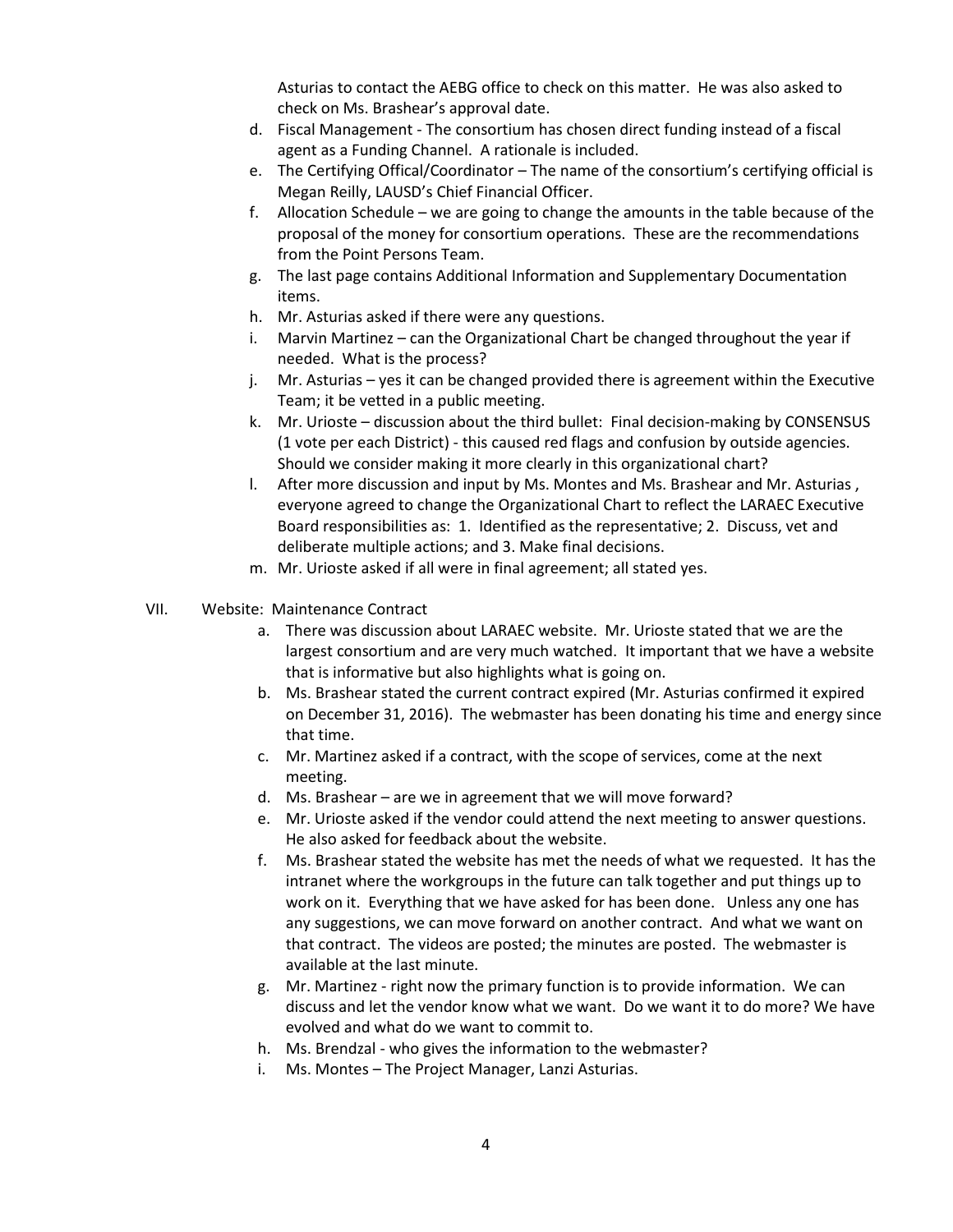- j. Mr. Urioste we have evolved and we are watched from Humboldt to Calexico and we need to highlight what are students are doing in our classes, in our programs. We need to make it more student centered.
- k. Mr. Asturias plans from original development was to create a portal for students and a portal for teachers – tools, workgroup work. Student portal – distance learning components for each one of the Districts. The framework is there but is has not be implemented yet.
- l. Mr. Martinez is it possible for the Point Person Team to meet with the vendor to identify the scope of services. Bring it back to us with a price on it.
- m. Ms. Brendzal better organizational step; vet it out with him first.
- n. Ms. Montes Point Person Team meet with him before next meeting and bring proposal.
- o. Mr. Asturias will have the Point Person Team meet with him and bring him to the next meeting.
- p. It was discussed to rotate the student stories since they are difficult to collect.

## VII. Public Comment

Mr. Urioste introduced Burbank Unified School District's Superintendent, Matt Hill. Mr. Hill recognized and thanked the consortium for all the time, energy and flexibility of us working together on that we have that shared common goal.

## IX. ACTION Item on Distribution of Funds

- a. Veronica Montes: I move to distribute the \$870,855 dollars of additional LARAEC funds according to the following: allocate \$120,855 for consortia operations and the remaining \$750,000 allocated to the agencies based on the distribution percentages approved at our February 19<sup>th</sup> open meeting. Marvin Martinez seconded the motion.
- b. Discussion: Should the amount be upped to \$200,000. When does it have to be spent? It will be easier, if not spent, to allocate back to the members instead of trying to get more if it is not enough. We are making a decision on a point of no information. Can we have an additional week to decide? Should we have a motion; we should not motion since we don't have information. It was proposed to support this motion unless we can get an additional week. Cannot do; it is a hard deadline. It still needs to be determined where the money will go. Bank account in the sky; what agency would get agreed.
- c. Mr. Urioste we can vote no and then amend the motion.
- d. It was stated that Ms. Montes can amend her own motion and the second has to agree to the amendment.
- e. Veronica Montes amended her motion: I move to distribute the \$870,855 additional LARAEC funds according to the following: Set aside \$120,855 for consortia operations placed in LAUSD and the remaining \$750,000 allocated to the agencies based on the distribution percentages approved at our Feb 19<sup>th</sup> open public meeting. Mr. Martinez seconded the motion.
- f. Mr. Urioste asked if there were any questions. Ms. Brendzal asked if there was any more discussion.
- g. Mr. Urioste: All those in favor of the motion as presented and seconded signify by saying "I". All stated "I". Opposed? None.
- h. Mr. Urioste: We have consensus so that is what we will do. \$120,855 will be held by LAUSD for that purpose.